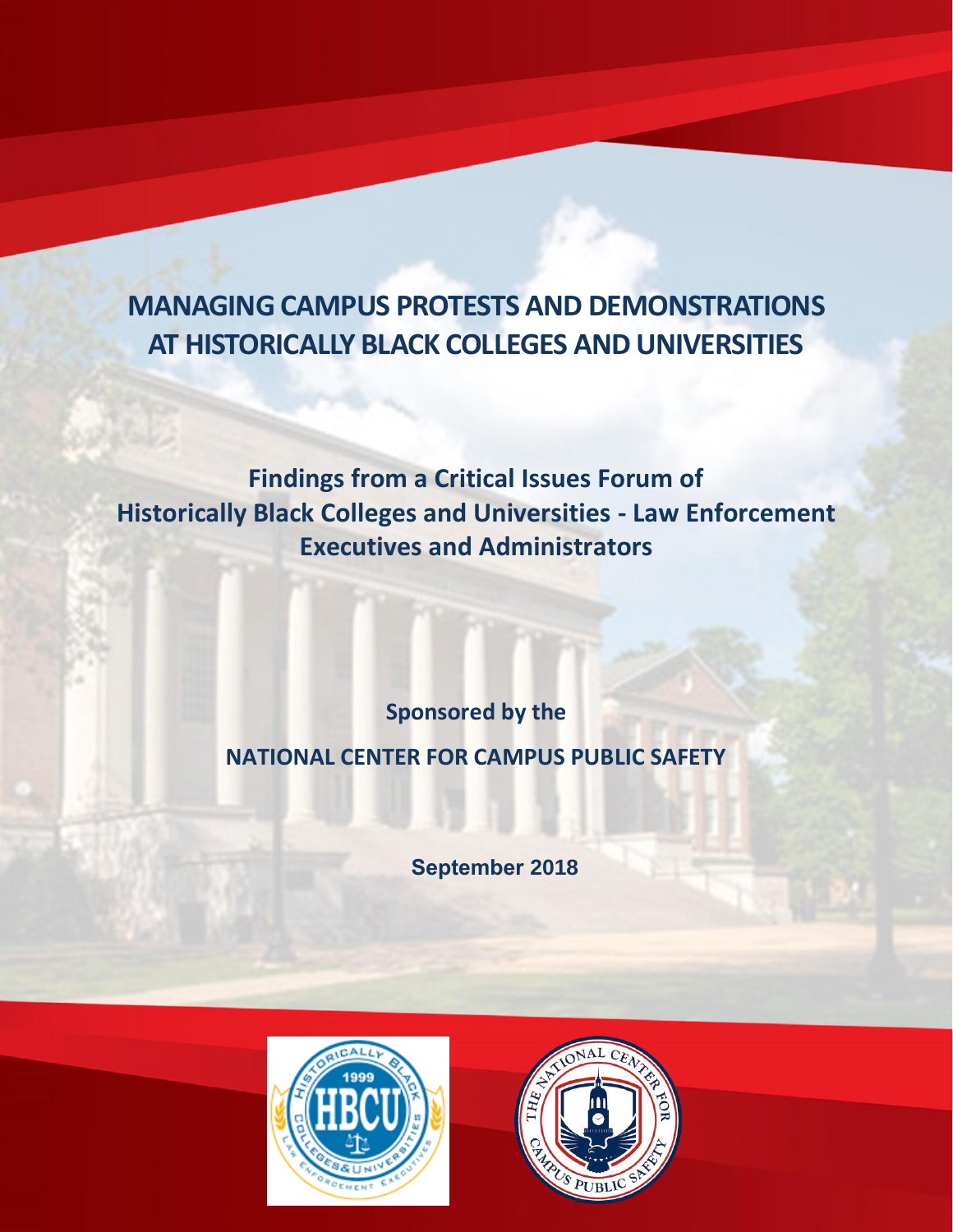#### **MANAGING CAMPUS PROTESTS AND DEMONSTRATIONS AT HISTORICALLY BLACK COLLEGES AND UNIVERSITIES**

**A Report for the**

#### **NATIONAL CENTER FOR CAMPUS PUBLIC SAFETY**

**August 2018**

*This project was supported by Grant No. 2013-MU-BX-K011 awarded by the Bureau of Justice Assistance. The Bureau of Justice Assistance is a component of the U.S. Department of Justice's Office of Justice Programs, which also includes the Bureau of Justice Statistics, the National Institute of Justice, the Office of Juvenile Justice and Delinquency Prevention, the Office for Victims of Crime, and the Office of Sex Offender Sentencing, Monitoring, Apprehending, Registering, and Tracking. Points of view or opinions in this document are those of the author and do not necessarily represent the official position or policies of the U.S. Department of Justice.*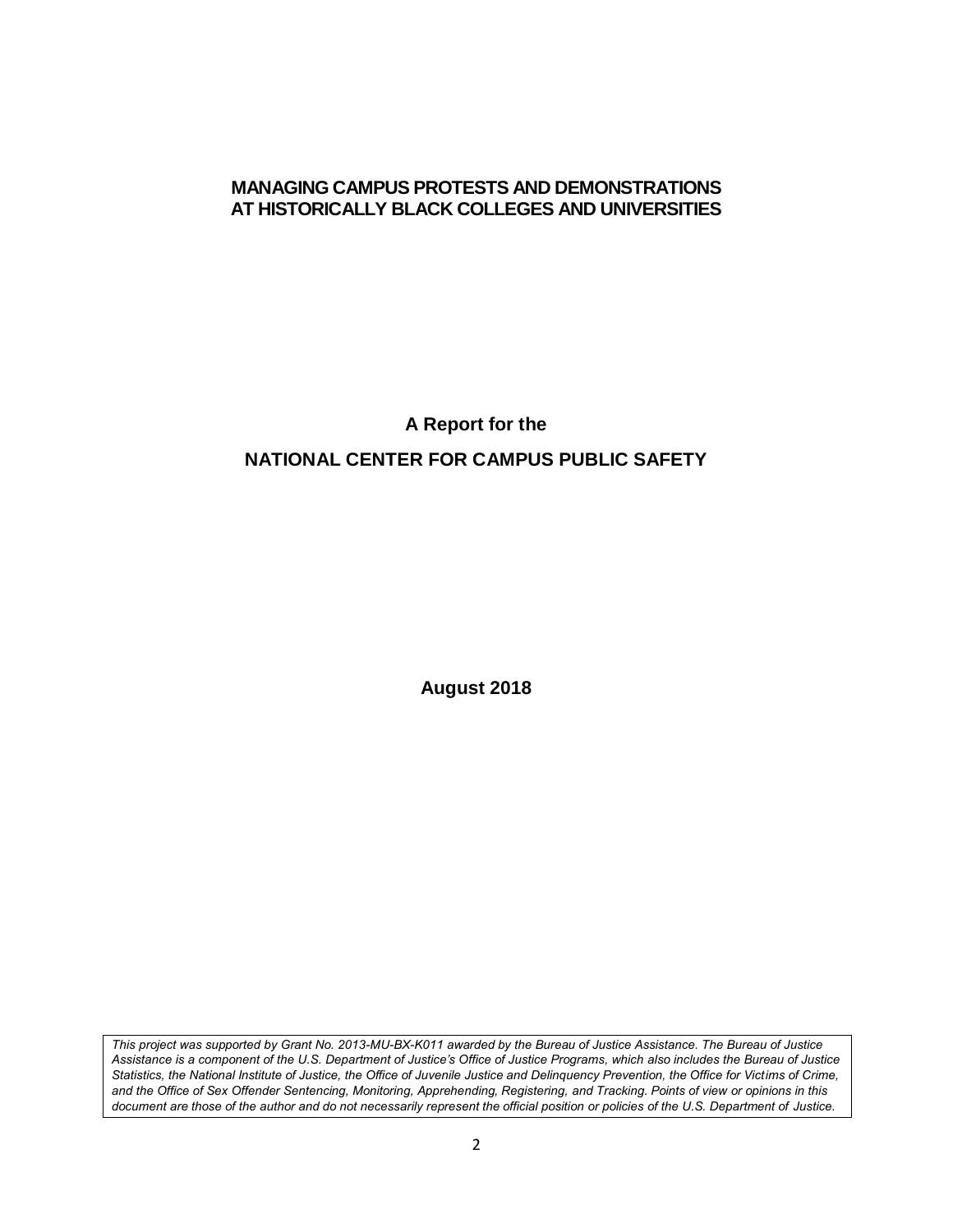# **Table of Contents**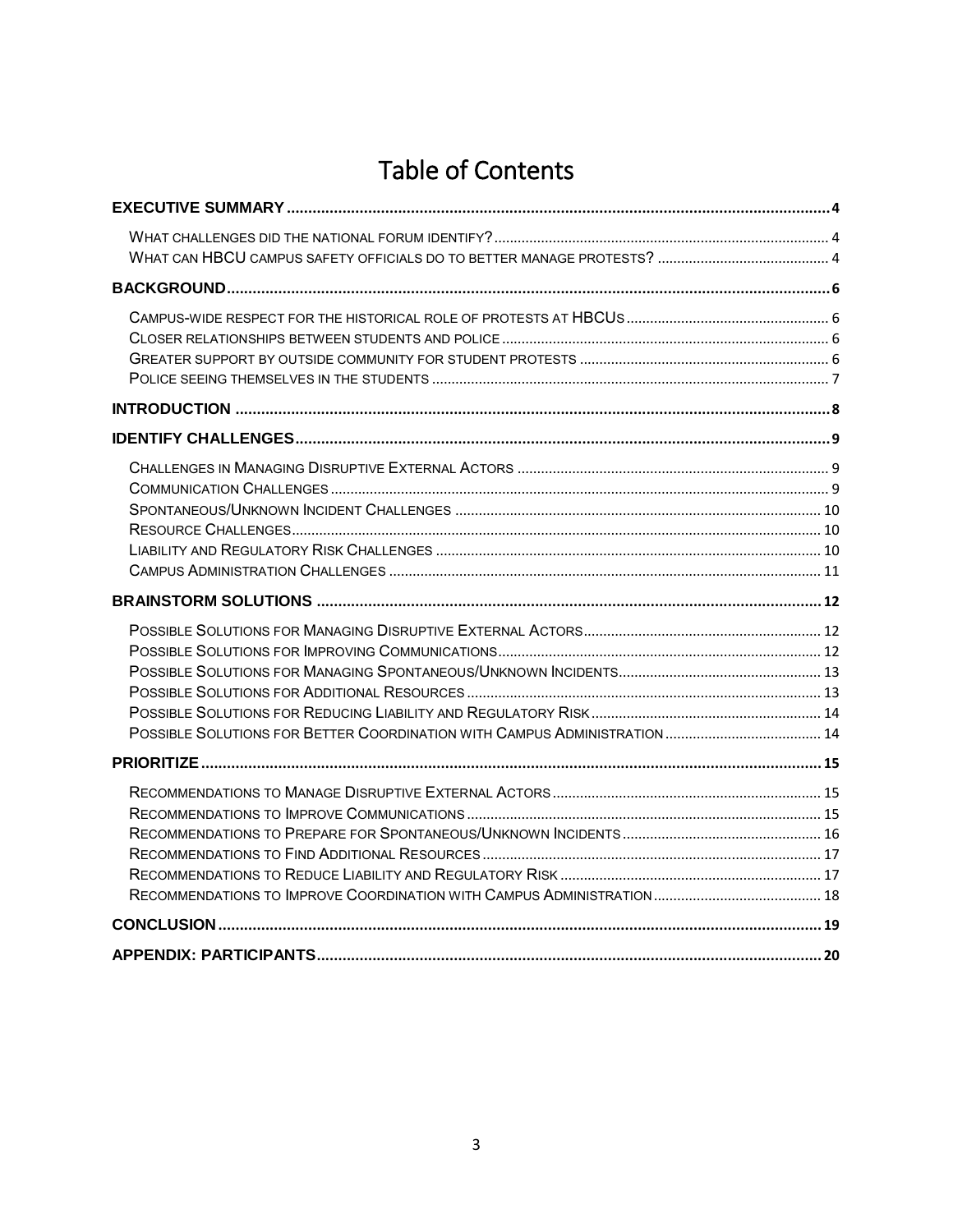# **EXECUTIVE SUMMARY**

<span id="page-3-0"></span>On July 18, 2017 at the 18<sup>th</sup> Annual Historically Black Colleges and Universities – Law Enforcement Executives and Administrators (HBCU-LEEA) Training Conference in New Orleans, a national forum convened to identify challenges and potential solutions in managing protests and demonstrations on HBCU campuses.

The forum brought together campus police and safety officials from HBCUs across the country. The officials were seeking to ensure that campus law enforcement (CLE) policies and practices around protests and demonstrations are not only more effective, but also preserve the traditional role of HBCU campuses as centers of activism, engagement, and dissent.

## <span id="page-3-1"></span>**What challenges did the national forum identify?**

The participants discussed a wide range of challenges affecting different areas – from communications and resources to managing disruptive actors and spontaneous/unexpected incidents.

As a result, several patterns emerged about today's operational reality including:

- **1. Lack of trust in law enforcement by**
	- protest organizers unwilling to partner with CLE officials
	- campus administrators skeptical of CLE policies and procedures
- **2. Ineffective communications between campus law enforcement and**
	- campus administrators about CLE resource and personnel requirements
	- external agencies including media, political groups, and local law enforcement

#### **Heard in the forum**:

*"We are not just police officers; we are one college, one body, one mind. Our administrators often fail to understand that, and that lack of understanding creates a bigger challenge in our effectiveness."*

#### **3. Increased risk posed by disruptive external actors that is**

- often ignored due to a "well that's just not going to happen here" attitude on campuses
- difficult for CLE to address due to lack of support from campus administrators and information from protest organizers

### <span id="page-3-2"></span>**What can HBCU campus safety officials do to better manage protests?**

The participants brainstormed numerous solutions to address the challenges identified, and then prioritized those solutions for greater focus. They formed specific recommendations to improve campus and community relationships, secure additional resources and training, and document and comply with the latest policies and practices.

To make these potential recommendations a reality, the participants identified the following needs as particularly important:

- **1. The need to share strategies that**
	- bridge gaps between CLE officials and administration, faculty, and student partners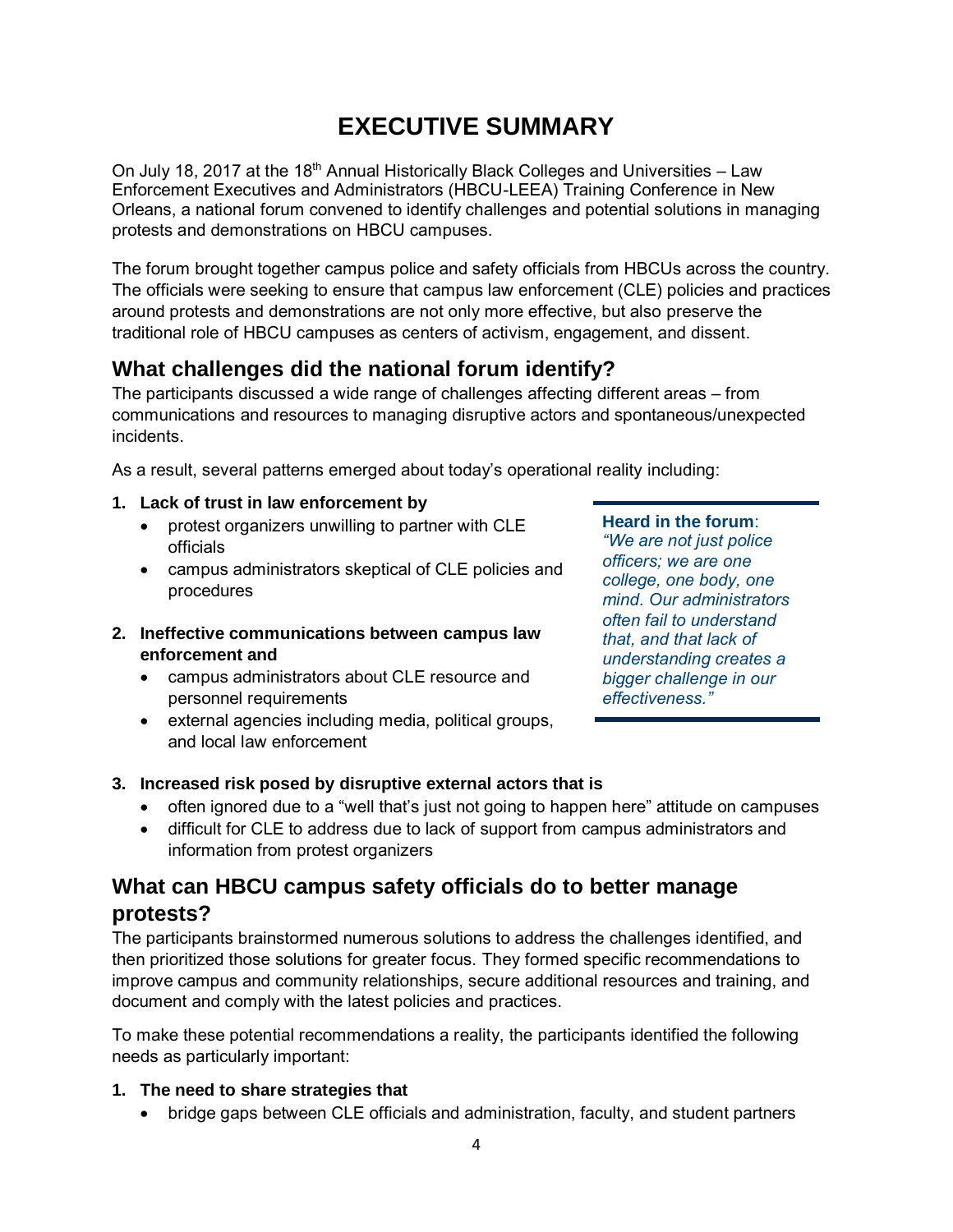• improve campus administration's understanding of law enforcement needs

#### **2. The need to harness new tools like social media to**

- manage future disruptions and communicate more effectively
- deploy necessary personnel and resources **before** a protest becomes disruptive

#### **3. The need to respond to student-led protests by**

- increasing understanding of what motivates student protests
- improving public safety at protests while ensuring constitutional rights are not violated

#### **Heard in the forum**:

*"As a police chief, you need to understand the right to assemble and protest against the government. As a law enforcement officer, you have to protect that right."*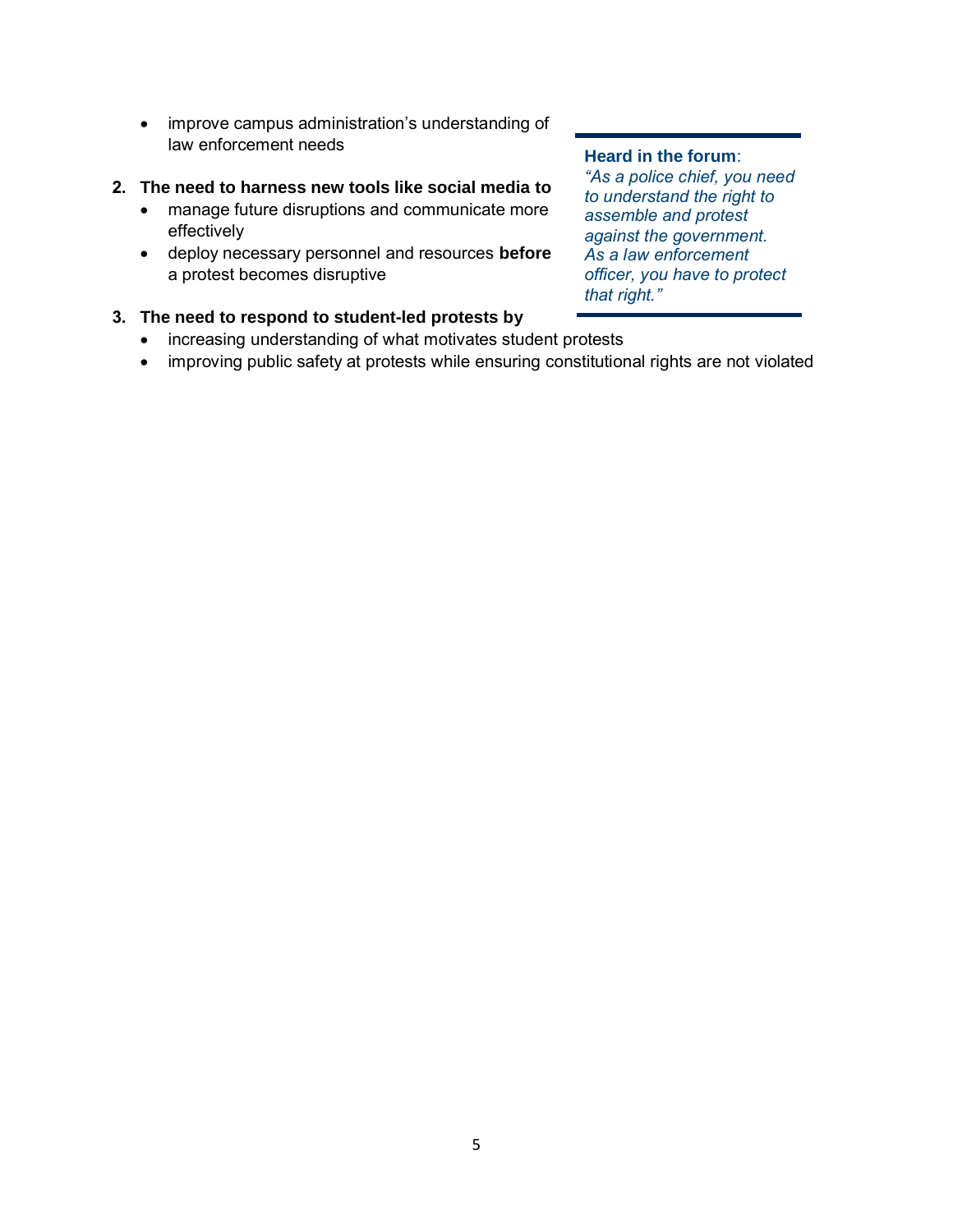## <span id="page-5-0"></span>**BACKGROUND Are Protests at HBCUs Fundamentally Different from Predominately White Institutions?**

From the Civil Rights movement of the 50s and 60s to today's Black Lives Matter movement, HBCU students and faculty have been at the vanguard of social reforms that change America. This powerful and enduring legacy was on the minds of the HBCU participants attending the national forum, and it prompted the following question:

*"Are protests and demonstrations at HBCUs fundamentally different from predominantly white institutions?"*

The question sparked a critical discussion. With renewed national attention on policing as it impacts black Americans, the participants observed that students at both HBCUs and predominantly white institutions (PWIs) are engaging in protests focused on police reform and accountability. However, participants also found several differences that make protests and demonstrations at HBCUs unique.

### <span id="page-5-1"></span>**Campus-wide respect for the historical role of protests at HBCUs**

Comparing their experiences at PWIs, the participants see widespread pride in the legacy of protests at HBCUs. In fact, current HBCU students stay strongly connected to previous generations of alumni who have achieved worldwide recognition because of their involvement in protests.

#### **Heard in the forum**:

*"Students want to still stay in line with past leaders like MLK, as well as leaders today like John Lewis and Andrew Young, who visit our campus all the time and talk to the students."*

#### **Heard in the forum**:

*"Whatever student group it is, they will come to the police department first and we come to an understanding as to what they can do, where they can do it, and how long they can stay."*

#### <span id="page-5-2"></span>**Closer relationships between students and police**

In managing protests at HBCUs, the participants tend to have a much closer working relationship with student groups. HBCU students share their protest planning with police in advance more often than at PWIs, and some participants even refer to student-led protests as "organized gatherings."

#### <span id="page-5-3"></span>**Greater support by outside community for student protests**

The participants reported that HBCU students tend to have deeper connections with neighboring communities around campus. Students and local community members often co-organize events such as protests and demonstrations.

#### **Heard in the forum**:

*"Because HBCUs are generally situated in communities of color that reflect the same demographics as the campus, they share the same goals too, so campus protests are often coordinated with surrounding communities."*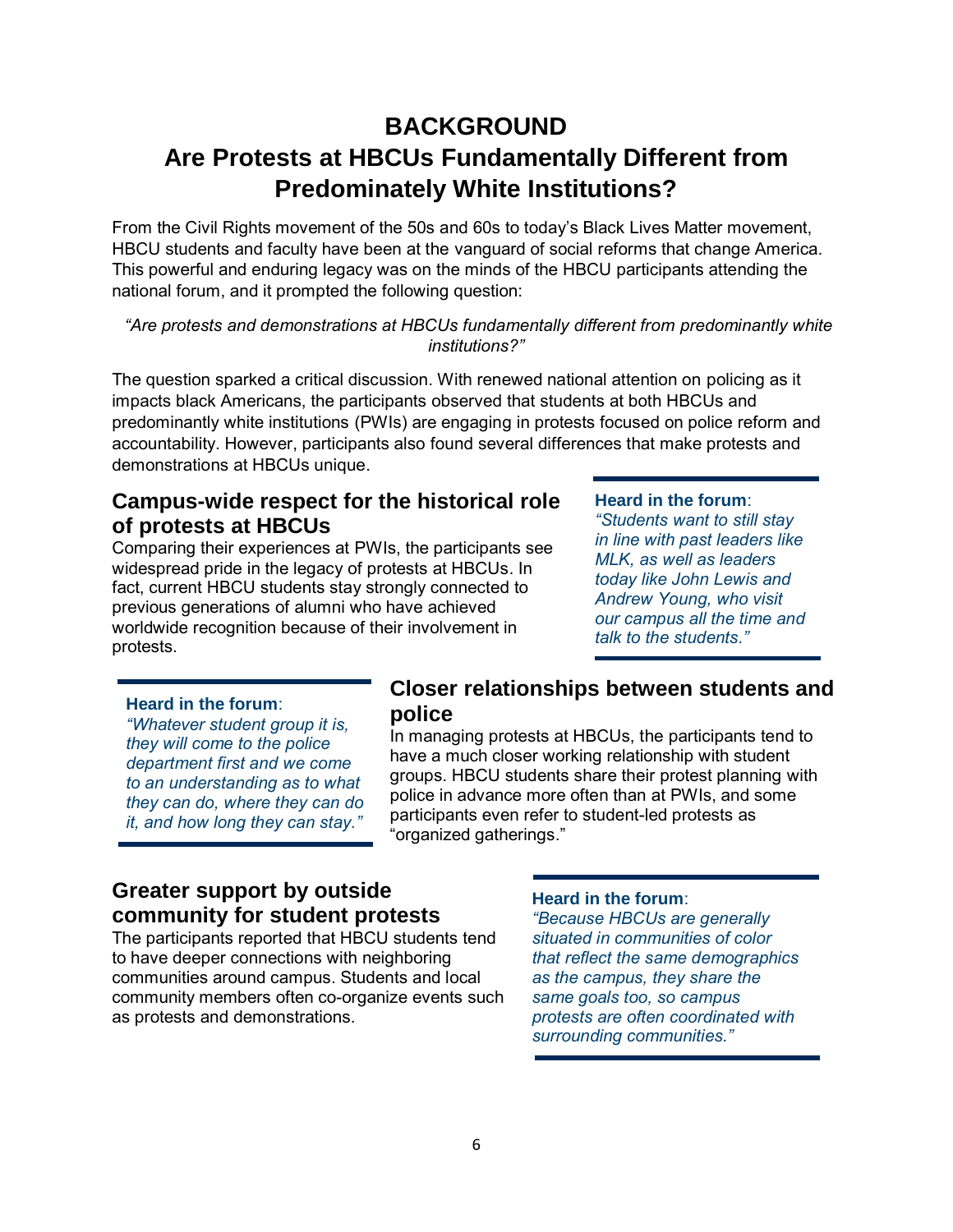#### **Heard in the forum**:

*"I have to be honest, my students look like me, they remind me of me when I was their age. It's my responsibility to look out for them. It's my responsibility to take care of them."*

### <span id="page-6-0"></span>**Police seeing themselves in the students**

The participants find police and student relationships are more familiar and personal at HBCUs. As African Americans themselves, many of the participants feel a strong connection to the HBCU student community and readily identify with the students' motivations for protesting.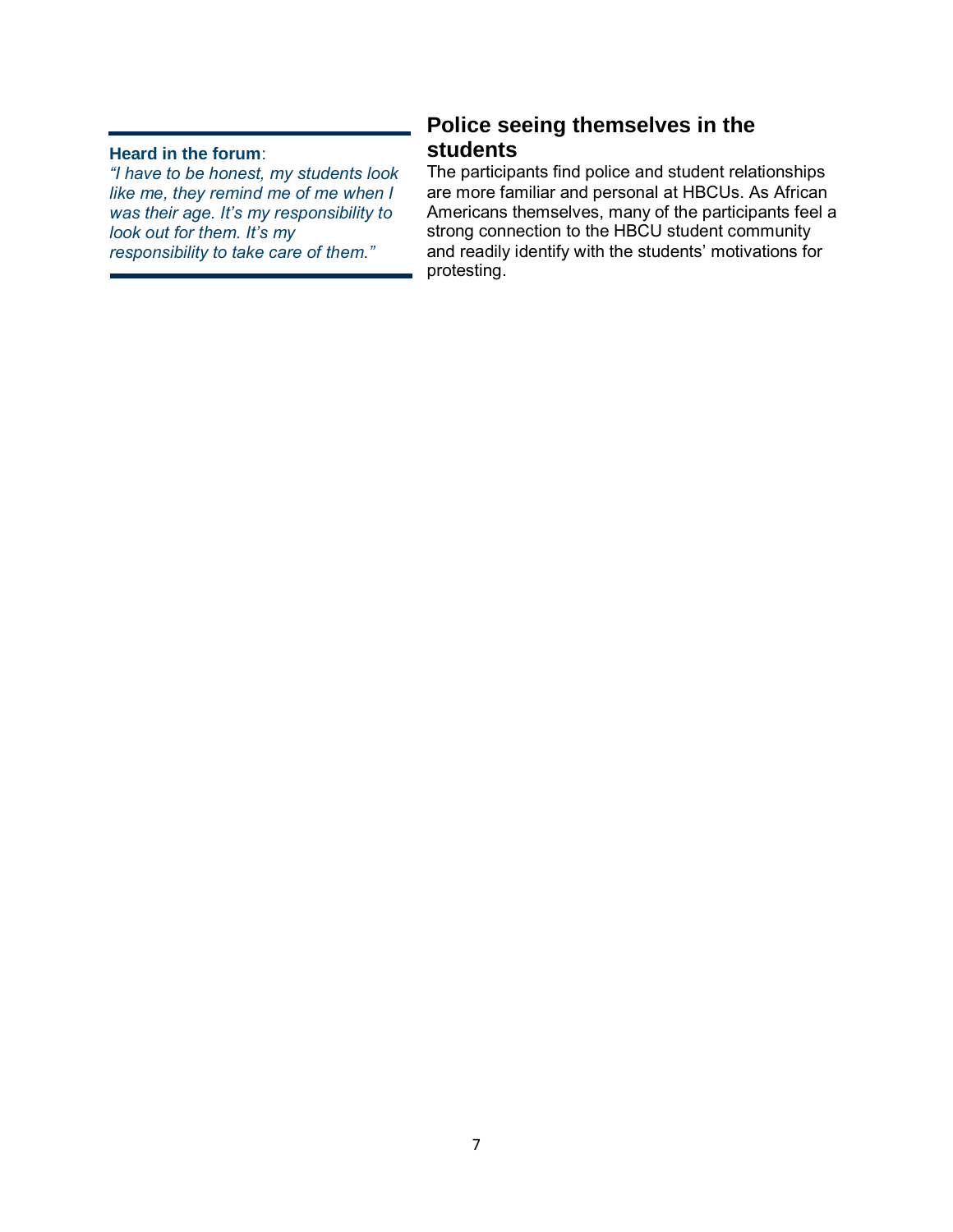## **INTRODUCTION**

<span id="page-7-0"></span>The national forum was facilitated by Andrea Young of the National Center for Campus Public Safety (NCCPS). Young guided the HBCU campus police and safety officials through a handson process of breakout group discussions and guided exercises. Throughout the day, the participants followed the agenda below, raising critical issues and developing practical solutions to address them:

- Identify key challenges that must be addressed
- Brainstorm solutions that may address these challenges
- Prioritize solutions that will receive additional focus by the group
- Dig deeper into prioritized solutions to develop potential recommendations

In the sections that follow, key takeaways and conclusions from each stage of the agenda are presented and constitute the principal findings of this report.

> **Forum purpose**: *Identify challenges and associated potential solutions to assist the HBCU community in managing protests and demonstrations on campus.*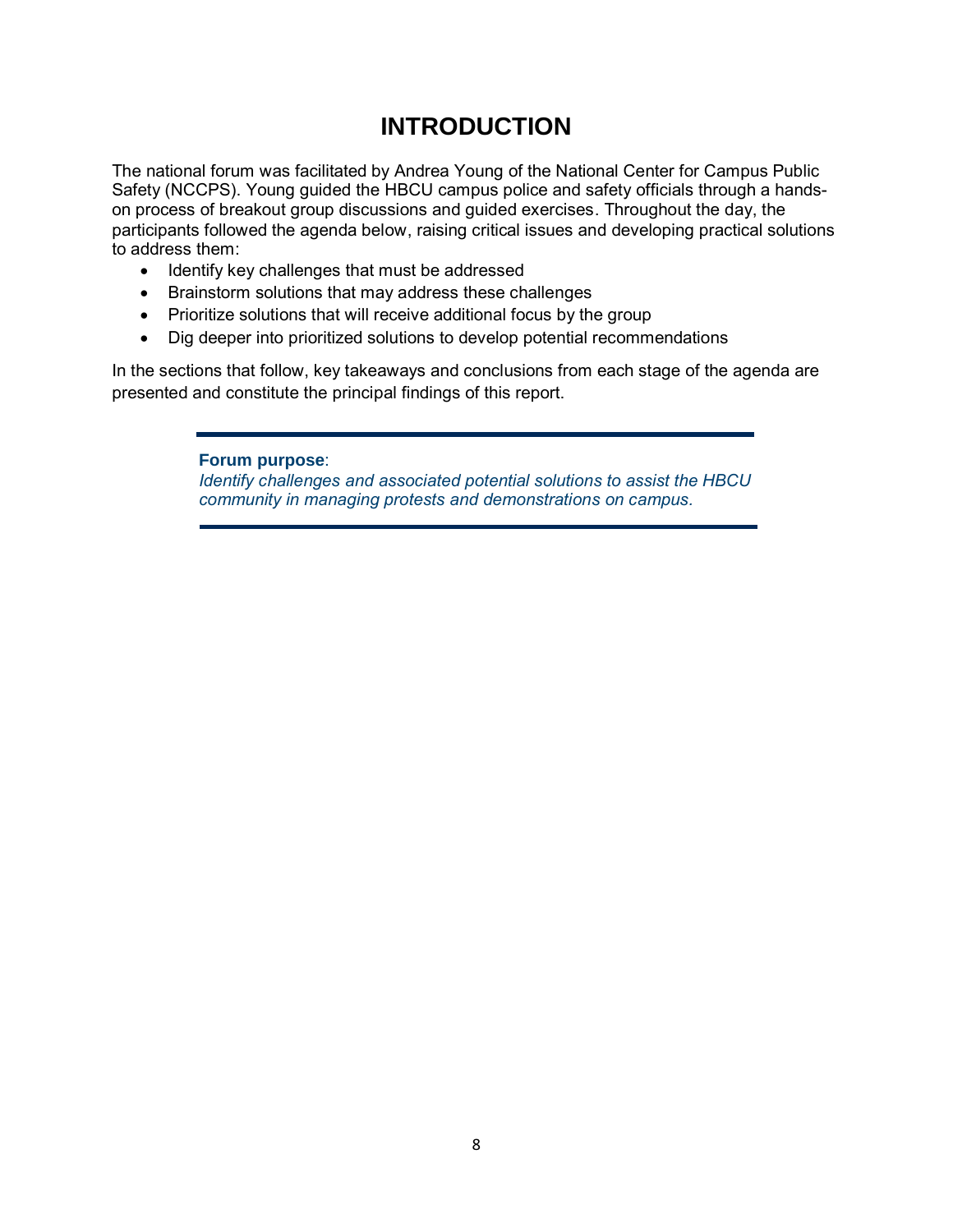## **IDENTIFY CHALLENGES Why is Managing Protests Difficult?**

<span id="page-8-0"></span>To help the participants better identify challenges in managing protests and demonstrations on campus, Young posed the following question:

*"Think about the last demonstration or protest that occurred on your campus or think about the next demonstration or protest to come. When you think about that and your heart starts to race, why is it racing?"*

Young led the participants in a group exercise to identify and discuss those challenges with the forum. Particpants grouped the challenges into six areas:

- Disruptive External Actors
- Communications
- Spontaneous/Unknown Incidents
- Resources
- Liability and Regulatory Risk
- Campus Administration

#### <span id="page-8-1"></span>**Challenges in Managing Disruptive External Actors**

The participants noted a lack of information about the risk posed by disruptive external actors at a given protest. In gathering intelligence about different external actors, such as citizen groups and the media, CLE officials may not have the training to fully monitor social media and to use the information gathered to develop a plan of action.

#### **Heard in the forum**:

*"Protestors have the right to be there and do what they are doing, and that's an important challenge to us: protect their right to be there while also ensuring their safety."*

In addition, CLE officials may have trouble identifying the changing dynamics of a protest early enough to successfully adapt to those changes, especially in situations where external actors can quickly transform a peaceful protest into a violent one. In some situations, CLE officials may not even know the intended location of a gathering or march, making effective planning virtually impossible. Planning is further jeopardized by a lack of coordination with - and buy-in from - campus administration officials.

#### <span id="page-8-2"></span>**Communication Challenges**

Protest organizers are sometimes unwilling to share demonstration plans with CLE officials. Organizers may have specific objectives - such as acts of civil disobedience - and fear that CLE

officials will thwart such plans if discovered in advance. At the same time, the participants acknowledged a reluctance by many CLE officials to share relevant information with protest organizers and participants.

**Heard in the forum**: *"Put your message out before someone puts it out for you."*

This lack of direct communication between student organizers and CLE officials can result in other voices filling the

information gap, including people with divergent agendas using social media to share messages that may not be accurate. The most controversial messages and information may trigger reactions on campus that present serious public safety concerns. This information gap can be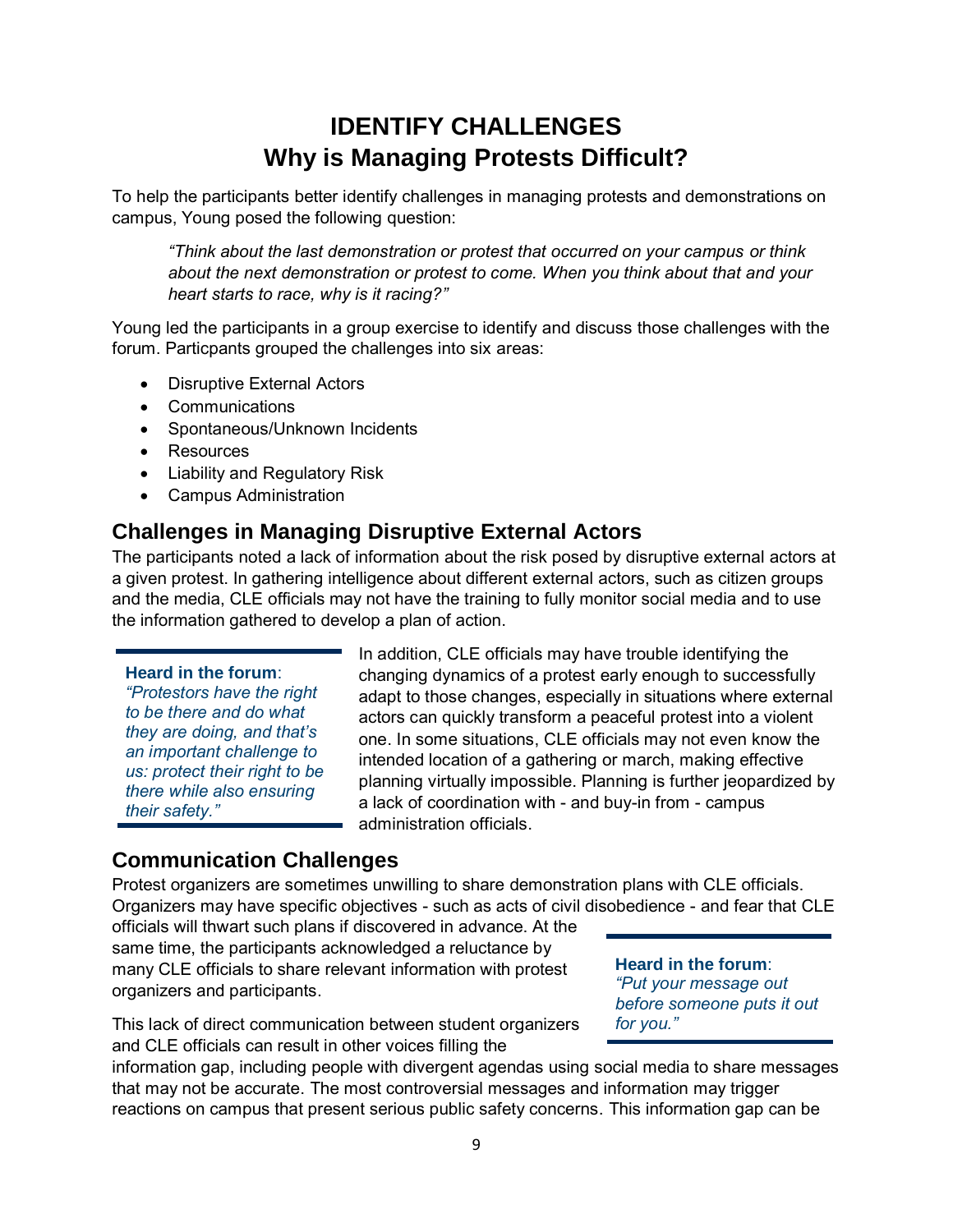further widened by a lack of coordinated and consistent messaging from campus administration and CLE officials.

### <span id="page-9-0"></span>**Spontaneous/Unknown Incident Challenges**

From unknown weapons in the crowd to arson, theft, and other crimes of opportunity, today's protest environment presents numerous risks. Many campuses have adjoining properties with vulnerable populations, such as elementary schools which may need to be secured and protected during a protest. The size of a protest can greatly impact risk factors as well. A demonstration may begin with a handful of protestors and then rapidly grow to hundreds, especially if social media tools are used for outreach during the protest.

#### **Heard in the forum**:

*"During protests, we often get requests from administrators and protestors that are totally outside our public safety role. But we don't have time to argue with so many other things occurring, we just have to get it done because we can't afford the distraction."*

In fact, social media usage can rapidly create new and sometimes more dangerous conditions at protests. Use of social media may trigger the sudden appearance of counter protestors, thereby increasing the overall crowd size and making it more difficult to keep protestors and counter protestors separated. Hidden agendas of protestors may also create a challenge for CLE officials. Protestors will sometimes withhold or misstate details about protest routes, areas of congregation, and forms of protest.

Unknown protest conditions may also require CLE officials to take on responsibilities outside of their mandate, such as providing food and shelter to protestors or transporting

protestors to and from off-campus locations. These additional responsibilities, although outside the CLE department's scope, are still fulfilled by CLE officials because there is simply no time to contact and coordinate with the appropriate agency.

### <span id="page-9-1"></span>**Resource Challenges**

Insufficient resources, including qualified staff and equipment, are challenges that CLE departments face across campuses. Campus administrators may not be fully aligned with the vision, role, or purpose of the CLE department, which can lead to underinvestment by the university. This lack of administration buy-in is a serious challenge for ensuring that CLE officials have the resources they need to be effective.

**Heard in the forum**:

*"The resource shortage is often exacerbated by administration budget practices, such as not using long-term budget allocations to secure resources over several years."*

Shrinking student enrollment and decreasing matriculation

rates are also a challenge to ensuring sufficient resources, and CLE departments that have few outside partnerships with local, state, and federal agencies also have few outside sources for funding, training, and equipment.

## <span id="page-9-2"></span>**Liability and Regulatory Risk Challenges**

Not understanding the objective of a protest is a critical liability risk. Without insight into why a protest is occurring, and not knowing who the protestors are and the goals they seek to accomplish, CLE and campus officials cannot respond effectively. In fact, CLE officials may overreact and risk turning an otherwise peaceful protest into a violent one because they do not fully grasp its purpose.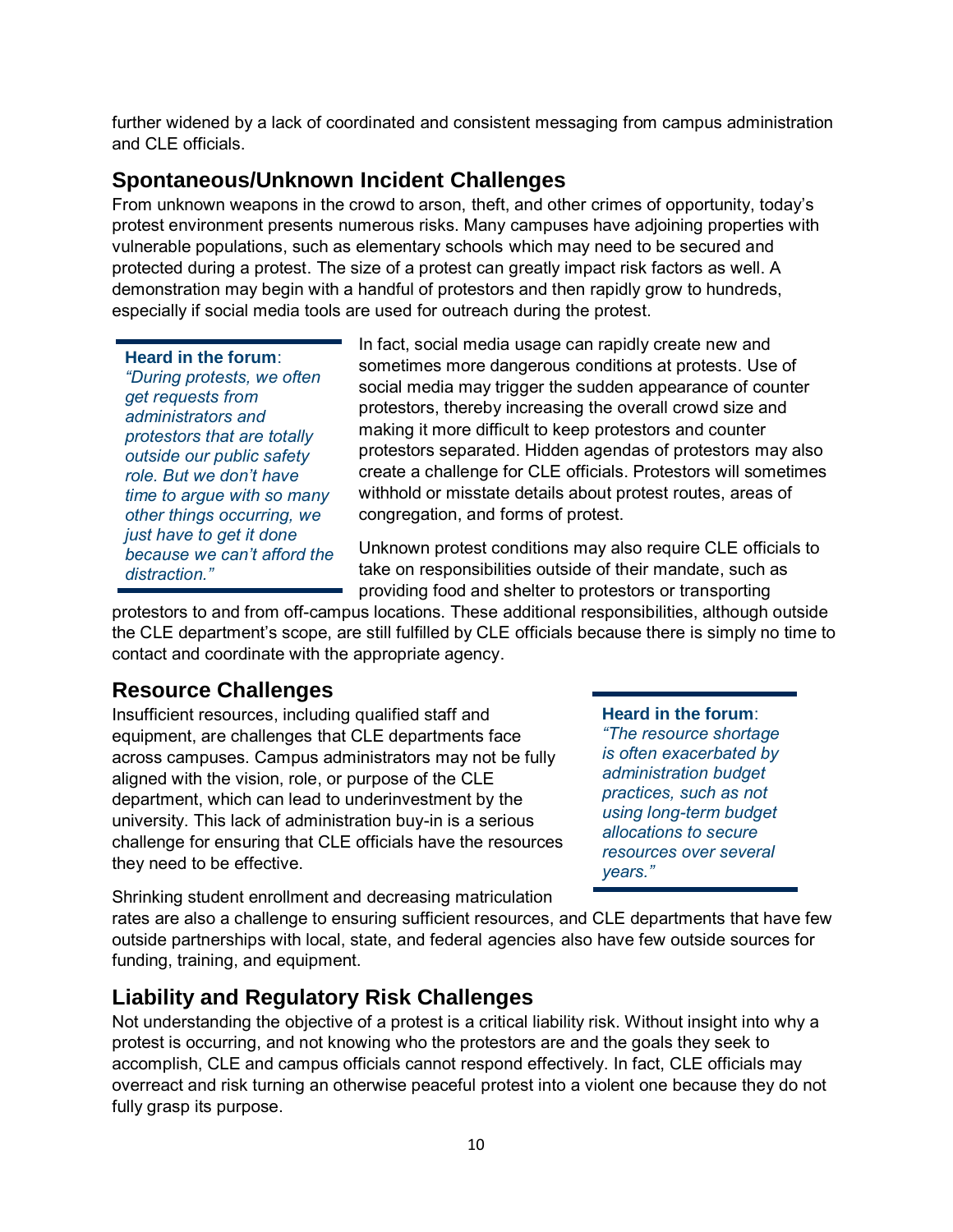If insurance coverage is inadequate to cover damage to persons and property, the university's financial viability may be jeopardized. Inaccurate public statements - made on behalf of the campus administration or CLE department without preparation or authorization – can also negatively impact the university's financial viability and reputation. In addition, the absence of (or poorly defined) written memoranda of understanding (MOU) between CLE and other agencies can curtail CLE's ability to execute an effective, coordinated response to protests.

#### **Heard in the forum**:

*"How do we manage the line between constitutionallyprotected speech and inciteful speech? How do we manage and respect all groups at protests and demonstrations while reducing safety risks?"*

### <span id="page-10-0"></span>**Campus Administration Challenges**

The participants identified several challenges related to the support and coordination provided by campus administration for the management of protests and demonstrations. One participant described the conflicts that can occur when campus administrators want law enforcement officials to engage in practices that do not meet legal and professional guidelines for CLE agencies.

As a result, campus administration planning efforts for protests and demonstrations can underestimate the range of risks to the public and to CLE officials. The provision of resources and training for riot control measures was cited by the participants as a key example.

#### **Heard in the forum**:

*"As members of law enforcement, we know how we would respond to protests, but that may not be how the chancellor and other administrators want us to respond."*

Administration officials often do not believe that such measures would ever be necessary on campus. They are often fearful of the image that riot control equipment and tactics used by police presents to the public. For CLE officials, riot control measures - when used appropriately as part of a larger public safety strategy - can protect both protestors and police.

The disconnect between campus administration and CLE officials on the proper role of law enforcement can also

negatively impact working relationships. Campus administrators may ignore the chain of command and procedures within the CLE department, and will even redirect CLE officials while they are actively managing a protest or demonstration.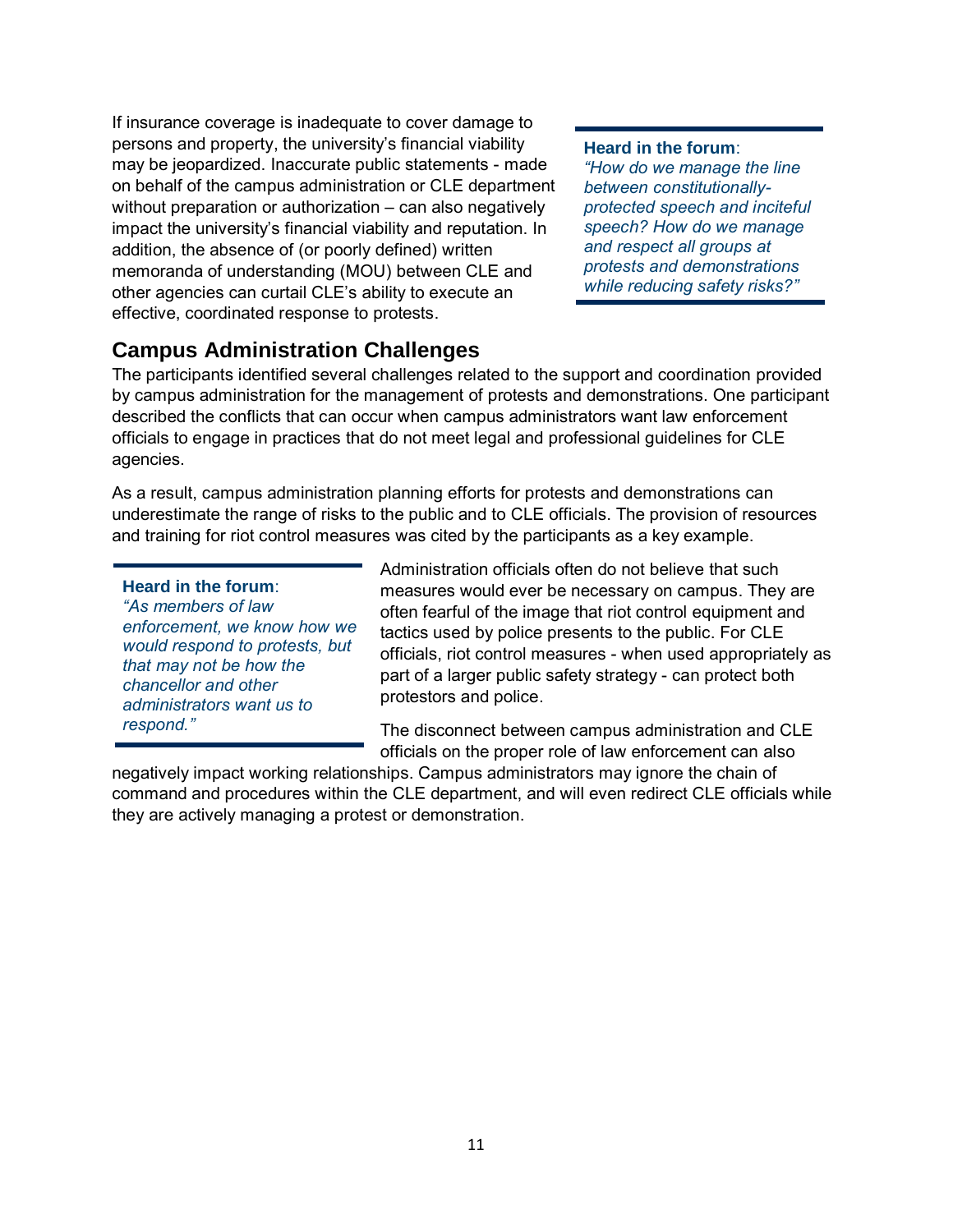## **BRAINSTORM SOLUTIONS** How Can Challenges Be Addressed?

<span id="page-11-0"></span>To address the challenges previously identified, participants drew on their collective experience and expertise in protest management to brainstorm solutions. For each of the challenge areas below, the participants developed several possible solutions:

## <span id="page-11-1"></span>**Possible Solutions for Managing Disruptive External Actors**

- **Designate a specific area for demonstrations** External actors are generally unknown, therefore designating a specific protest location helps CLE focus resources in one place and ensure that disruptive external actors can be effectively managed.
- **Identify formal and informal demonstration leaders** Understand the formal and informal leadership networks that drive campus protests and use designated CLE public information officers (PIOs) to issue statements and exchange information.
- **Gather intelligence from outside agencies** Reach out to local and state law enforcement, as well as other campuses, to seek out available intelligence on possible disturbances that may occur at an upcoming protest.
- **Document plans and policies in writing before protests occur** Execute according to written response and internal policy plans for protests and demonstrations. Written documentation can also resolve questions about police conduct during a civil or criminal proceeding.
- **Educate CLE officials on all aspects of the law relating to managing protestors and agitators** – Train officials to engage confrontational protestors calmly and lawfully even in emotionally-charged situations.
- **Use real-world scenarios to conduct preparedness exercises** Apply lessons learned from other college and university protests to existing response plans and policies.

## <span id="page-11-2"></span>**Possible Solutions for Improving Communications**

- **Develop an emergency communications plan** Involve relevant stakeholders in comprehensive and recurring training and exercising to keep the plan updated and fully operational.
- **Utilize PIOs to ensure message discipline and control** Designate a CLE PIO to coordinate with PIOs in other groups and to ensure a single source of CLE information across social media, emergency alert systems, and other mass notification systems.
- **Coordinate PIO with incident command** Use joint information centers and incident command systems to bring all internal PIOs together with external media for consistent messaging.
- **Conduct after-action reviews following each protest and demonstration** Evaluate CLE response based on procedures in the emergency communications plan including a thorough debrief on what happened, how or why it happened, and what lessons can be learned.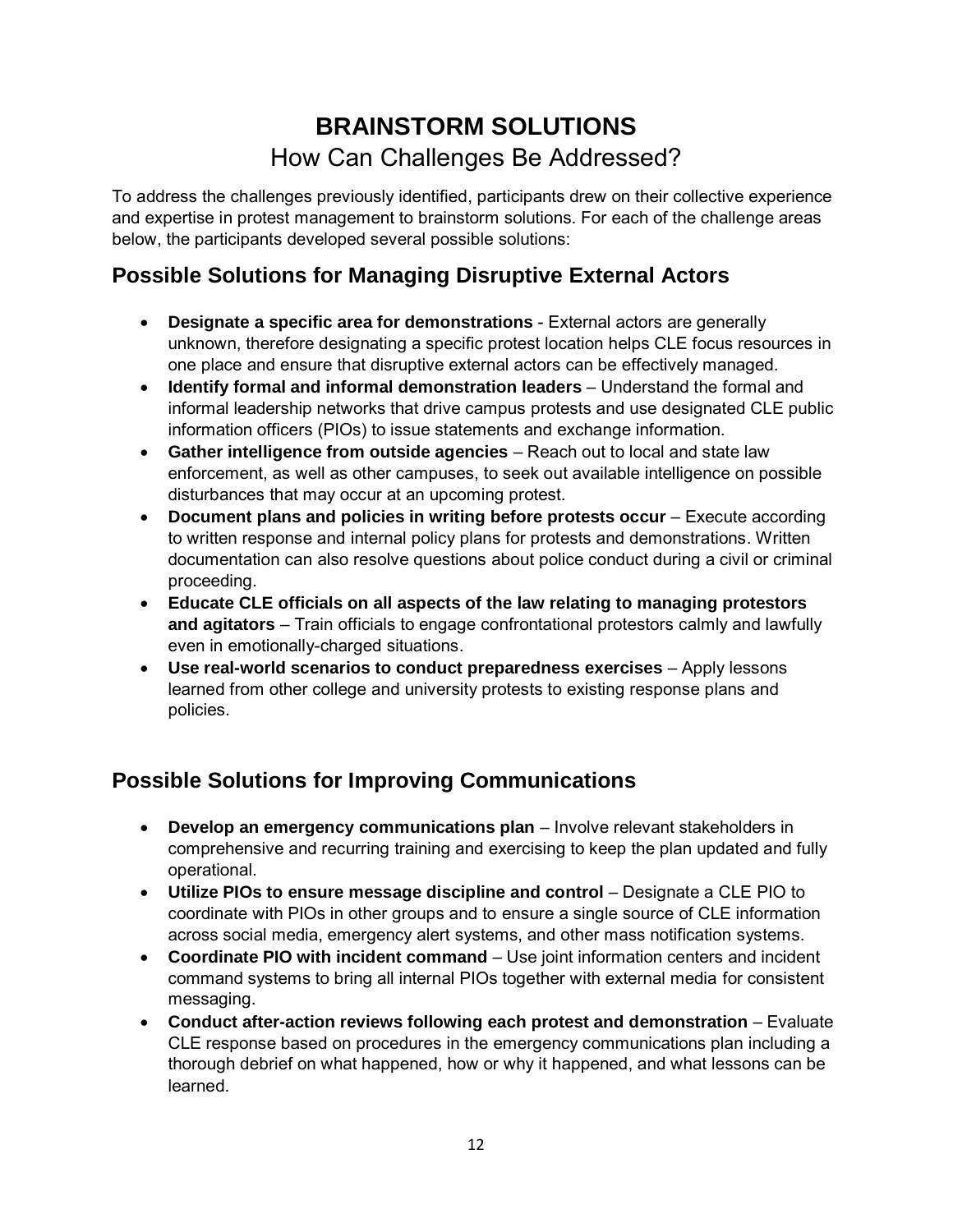## <span id="page-12-0"></span>**Possible Solutions for Managing Spontaneous/Unknown Incidents**

- **Incorporate medical emergency resources as early as possible** Include both on and off-campus medical resources early in the planning phase. Student EMTs can share office space with CLE officials to ensure seamless coordination.
- **Prepare and maintain signed MOUs across agencies** Keep MOUs updated with the latest policies and procedures and cosigned by the campus and external agency officials that work with CLE officials to manage protests.
- **Establish a staging area for CLE PIO away from the protest itself** Provide a separate area for the PIO that allows protest leaders, agency representatives, and media to ask questions and receive briefings.
- **Gather information from multiple sources** Use multiple social media platforms to gather information on upcoming protests and demonstrations while also engaging directly with student leaders and groups.
- **Ensure continuity of normal operations** Designate CLE officials to remain on normal campus patrol during a protest to prevent crimes of opportunity that may occur during the event.

## <span id="page-12-1"></span>**Possible Solutions for Additional Resources**

- **Find new grant and resource-sharing opportunities** Create agreements with other agencies that allow the use of resources as needed and pursue lesser known grant programs that may have fewer agencies competing for funds.
- **Bolster recruitment and training efforts** Start recruitment and training programs as early as possible and before low staffing levels or high turnover rates require immediate action.
- **Create student internship programs** Coordinate with campus administration and student affairs to create a CLE internship program for students pursuing criminal justice or related majors in order to improve campus protest response and to encourage postgraduate employment in law enforcement.
- **Become an early partner in the budget process** Make a strong case for budget needs early in the budget cycle by using comparative, historical data and solution-based performance objectives that engage administrators with a clear vision of long-term budget requirements.
- **Build bridges with key decision makers and outside agencies** Encourage campus and external decision makers, including municipal governments, community organizations, and local law enforcement, to partner with CLE in relevant grant opportunities.
- **Encourage grass roots donations** Ask alumni and other community supporters to make individual (and possibly tax deductible) donations of non-monetary assets like cars and equipment.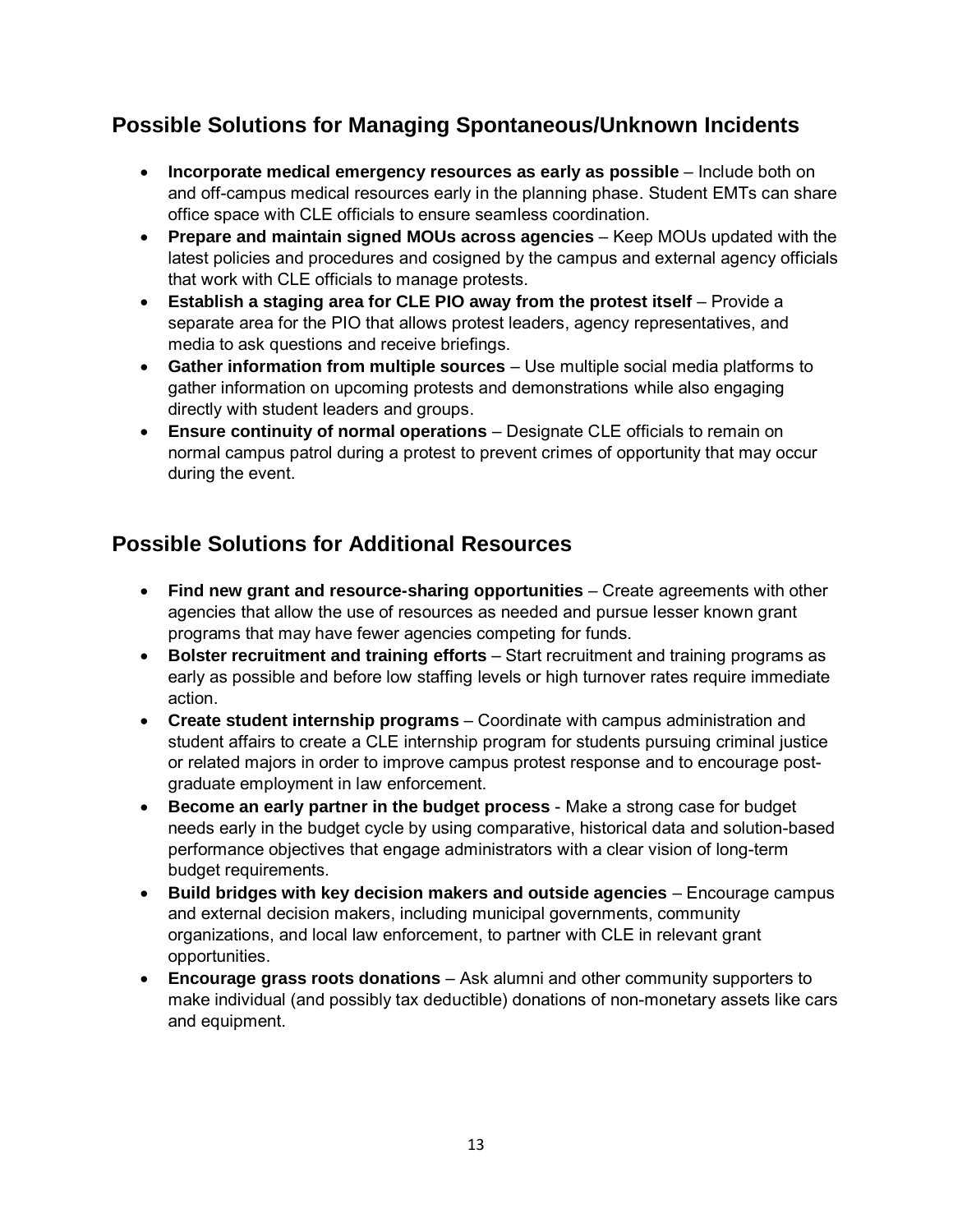## <span id="page-13-0"></span>**Possible Solutions for Reducing Liability and Regulatory Risk**

- **Understand the difference between free and unconstitutional speech**  Focus officer training on gaining a practical understanding of constitutional-versusunconstitutional conduct and speech.
- **Keep funding requests in synch with new budget and grant opportunities** Make sure that all training and other priority requests fully align with new budget and grant requirements.
- **Follow protest-specific risk management strategies** Engage openly and honestly with protest leaders to obtain a deeper understanding of a protest's purpose, expected attendance, and what may occur during the event.
- **Strengthen overall risk management** Capture emerging threats in writing to make sure they are addressed in budget forecasts, funding commitments, and insurance coverage.
- **Designate official press contacts** Assign specific press contacts from CLE or campus administration to ensure that all requests for comment can be directed to the correct resource.
- **Partner with local agencies** Build long-term working relationships with key external partners including outside law enforcement and external media.
- **Conduct town hall meetings to better educate and serve the student community** Establish a recurring, facilitated forum to meet with students to discuss ongoing challenges and other critical issues.

## <span id="page-13-1"></span>**Possible Solutions for Better Coordination with Campus Administration**

- **Get a seat at the table** Review meeting schedules and attendance levels to make sure that CLE agencies are fully participating in administration decision making around budget, training, and operations.
- **Regularly educate administrators on continuing CLE needs** Set a recurring time to brief administrators on emerging issues, as well as CLE practices, policies, and priorities.
- **Clarify CLE and administration policies and procedures for unplanned incidents** Align CLE and administration procedures and train CLE and administration officials to follow those procedures and better understand the consequences of not following them.
- **Include administration officials in performance evaluations and debriefings** Encourage administration officials to evaluate their own performance with CLE officials after a protest.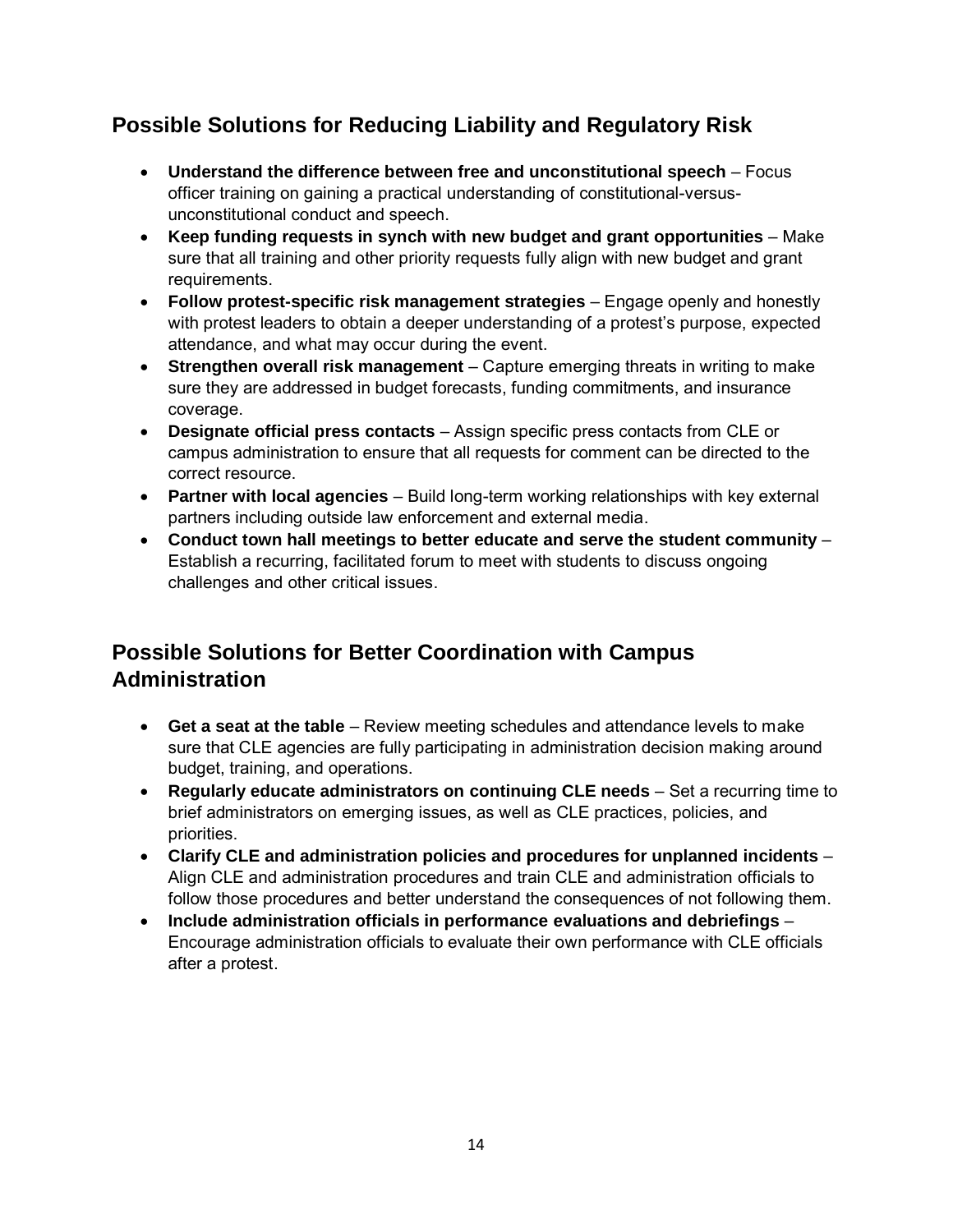## **PRIORITIZE Which Solutions Require a Deeper Look?**

<span id="page-14-0"></span>After brainstorming potential solutions in managing protests and demonstrations, the participants prioritized two solutions in each of the six challenge areas to develop more detailed recommendations.

## <span id="page-14-1"></span>**Recommendations to Manage Disruptive External Actors**

- 1. Develop a comprehensive written policy that clearly defines procedures for managing disruptive actors that includes:
	- **Thorough vetting of written policies by legal counsel** in case CLE polices or conduct is ever challenged by individuals or the courts.
	- **Impact assessment of disruptive behavior** to determine if conduct is criminal, disruptive, or inconsistent with the educational mission of the university.
	- **Determination guidelines for a course of action** that responds to both student and non-student disruptive behavior (such as code of conduct violations and suspension for students, and non-criminal trespass violations for non-students).
- 2. Train CLE officials on a wide variety of sources and topics to improve management of disruptive external actors. Training should incorporate:
	- **Constitutional law** as it relates to freedom of speech, assembly, and protest.
	- **Civil law** as it relates to individual and university liability for inappropriate conduct by CLE officials.
	- **Policy manuals,** including review of specific sections of the general orders manual that address CLE officer response to protest and demonstrations.
	- **Briefings before each protest** that includes educating CLE officials on how to respond to any potential disruptive actors.
	- **Effective management** of mass civil disturbance calls by utilizing external trainers who have expertise and experience in protest and demonstration management.
	- **Expectation management** through tabletop exercises with campus administrators to identify and address the risks posed by disruptive actors and the range of lawful responses that CLE officials can use to deal with them.

### <span id="page-14-2"></span>**Recommendations to Improve Communications**

- 1. Develop an emergency communications plan (ECP) that is executed by a permanent ECP working group and provides for:
	- **Designated liaisons** for public safety, emergency management, university communications, facilities, transportation, student government, and campus executives.
	- **Fast assessment of critical intelligence** through calling trees, conference calls, alert notifications, and other tools to ensure that the working group can quickly convene to assess situations and make decisions.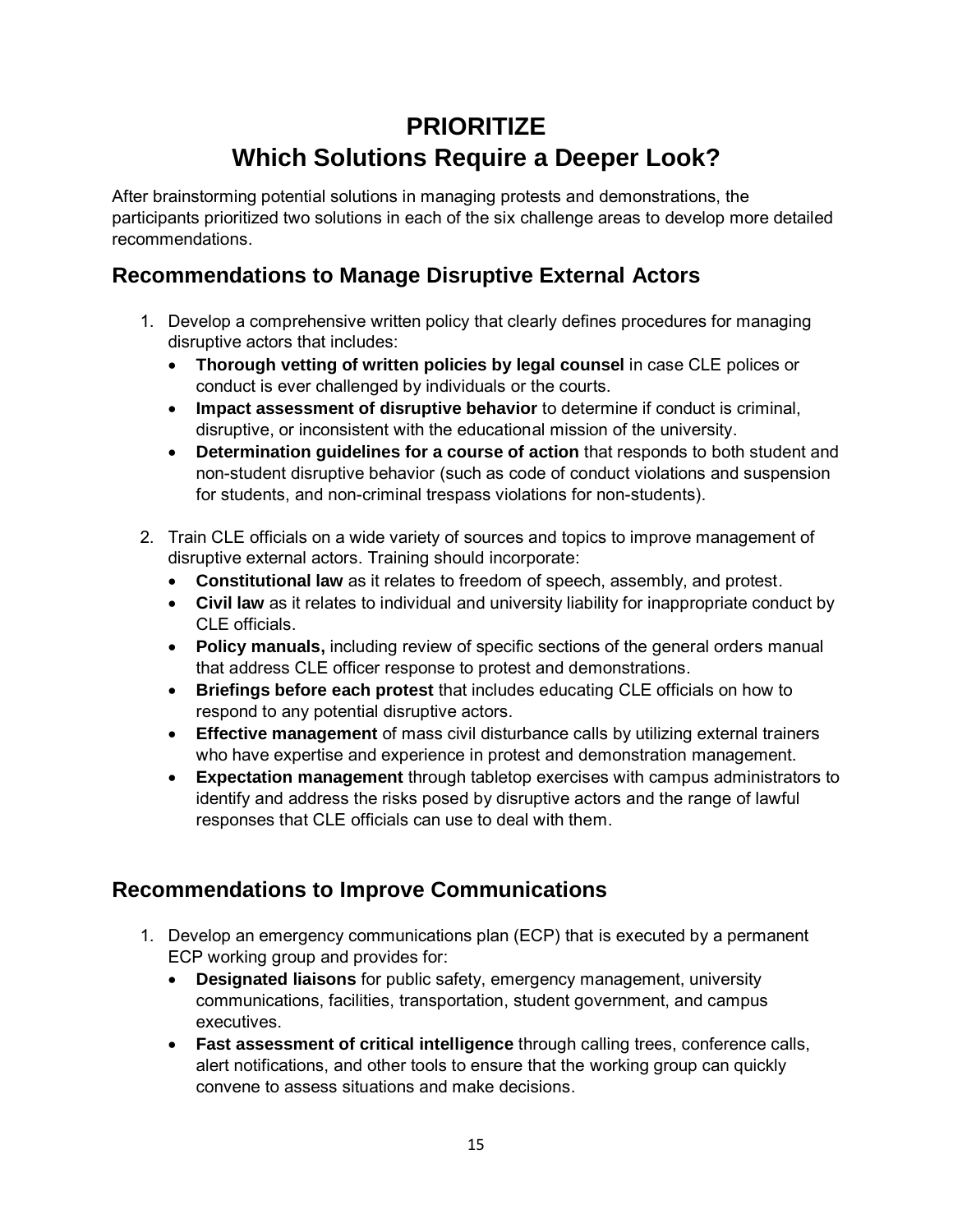- **Designated protest location** specified in the ECP so that the working group has a specific area to manage protests and demonstrations that may require emergency response.
- **Local news media liaison** who works with the CLE PIO to assist in managing the message for CLE and the college or university.
- **Executive staff liaison** to keep the president's office informed so that administrators can make necessary policy and response decisions.
- **Public safety liaison** attached to the communication center for exchanging information with fire and medical first responders.
- **Mass notification process** that brings all social media and other communication platforms together (email, Facebook, Twitter, public announcement systems, etc.) to deliver both targeted and campus-wide information before and after a protest or demonstration.
- 2. Embed regularly planned training, exercising, and updating processes in the ECP including:
	- **Tabletop exercises** based on actual protests that occur on campuses across the nation.
	- **Exercises** that require ECP working group involvement and are conducted twice a year to account for seasonal changes.
	- **After-action reviews** following each on-campus protest that includes a written afteraction report for improved planning.
	- **Policy publication** for dissemination campus-wide through a regularly updated ECP that is also available online and to the public as part of official university policy.

## <span id="page-15-0"></span>**Recommendations to Prepare for Spontaneous/Unknown Incidents**

- 1. Complete and maintain signed MOUs with key partner agencies. Considerations for this process include:
	- **Establishing agreements with emergency response and law enforcement groups** as well as municipal, county, and state agencies that are able to enter into MOU agreements.
	- **Defining external agency duties and responsibilities** such as specific functions and geographic areas of operation, pay rates, overtime and work hour limits for agency personnel, and any use of agency property.
	- **Periodically reviewing and updating MOUs** to incorporate policy and procedure changes among the signatory agencies; revisions to union contracts that limit or enhance access to agency personnel; or lessons learned in the prior period covered by the MOU.
- 2. Develop a campus-wide continuity of operations plan that includes:
	- **Procedures for transitioning from normal operations to emergency response plans** to ensure seamless, integrated operations as incidents unfold.
	- **Planning for loss of access to campus resources** such as electricity, water, facilities, or network abilities.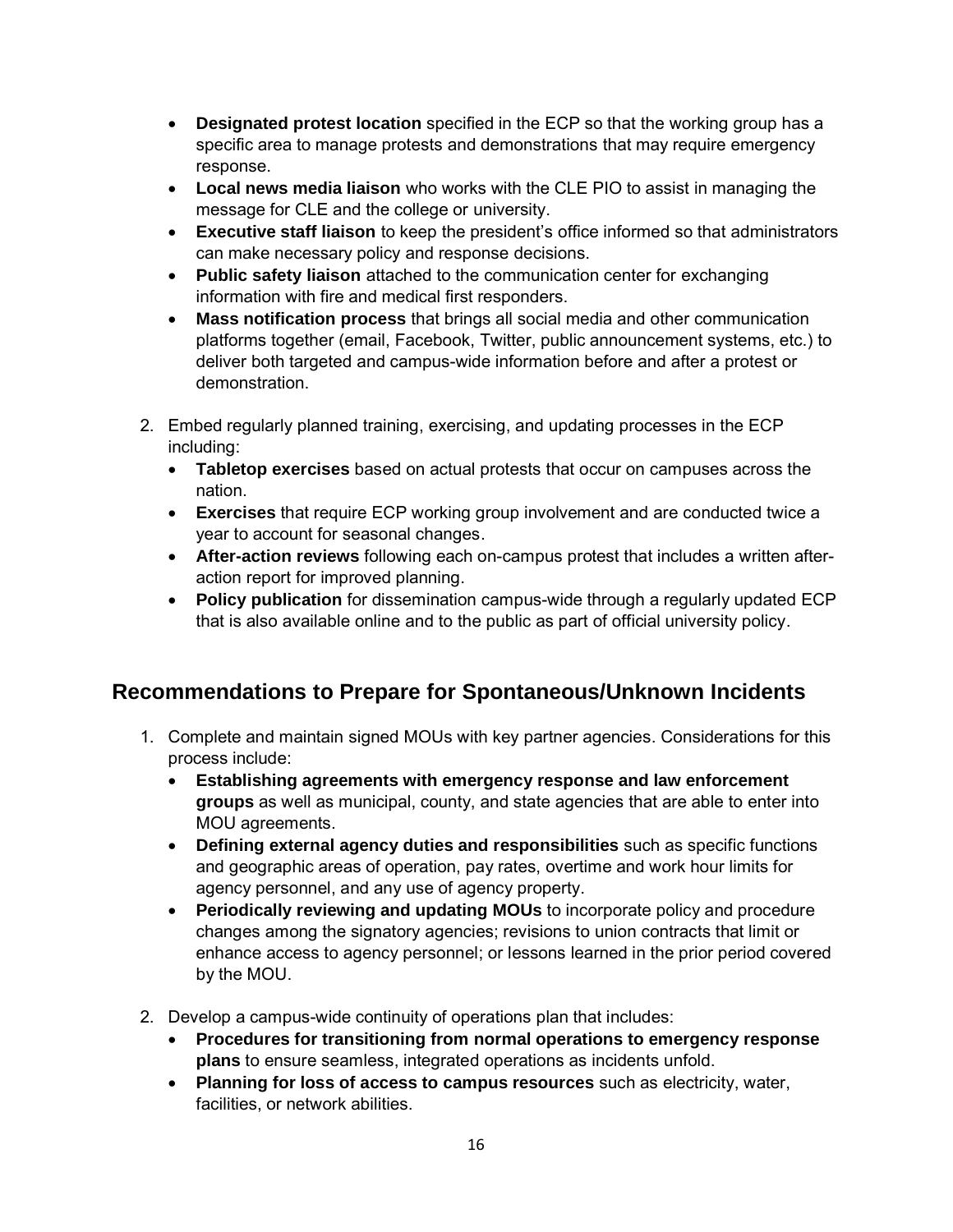- **Clear recovery time objectives** that specify how quickly assets and operations will become available and contain all necessary external agency contacts and applicable MOUs, emergency spending procedures, and recall lists for staff, faculty, and CLE officials.
- **Incident command system (ICS) strategies** for staging personnel, equipment, and other first responder resources.
- **Planning reviews and updates** to ensure that contact and resource information is current and to incorporate lessons learned from previous protests.

### <span id="page-16-0"></span>**Recommendations to Find Additional Resources**

- 1. Partner with other agencies to secure additional resources by actively pursuing:
	- **Outside agency inclusion into CLE grant applications** to encourage opportunities for reciprocal inclusion in outside agencies' own grant applications.
	- **Smaller micro grants** (e.g. partnering with local alcohol boards for alcohol safety grants) which can bridge funding gaps as effectively as larger grants (e.g. COPS Office grants).
	- **Outside sources for training and equipment** including weapons training at local gun ranges, auditing outside classes for free, and borrowing seldom-used equipment.
- 2. Build relationships and maintain formal MOUs with non-traditional law enforcement partners including:
	- **Local hospitals, mental health facilities, nonprofits, and businesses** to secure and deploy additional resources as needed.
	- **Local officials** to train volunteer students and staff as campus community emergency response teams (CERTs) to increase the number of personnel available for emergencies.

## <span id="page-16-1"></span>**Recommendations to Reduce Liability and Regulatory Risk**

- 1. Nurture a campus-wide understanding of the differences between unlawful hate speech and lawful free speech through:
	- **Co-development of protest management policies with campus stakeholders** including administrators, emergency response teams, and student groups to ensure effective and constitutional treatment for all.
	- **Constitutionally-compliant conduct** that limits CLE interaction with protestors only to time, place, and manner restrictions appropriate to ensure public safety.
- 2. Strengthen relationships with external law enforcement agencies and media outlets to reduce dangerous protest conditions and outcomes through:
	- **Capacity building with local and state law enforcement agencies** for rapid deployment of additional police officers when required to support CLE officials.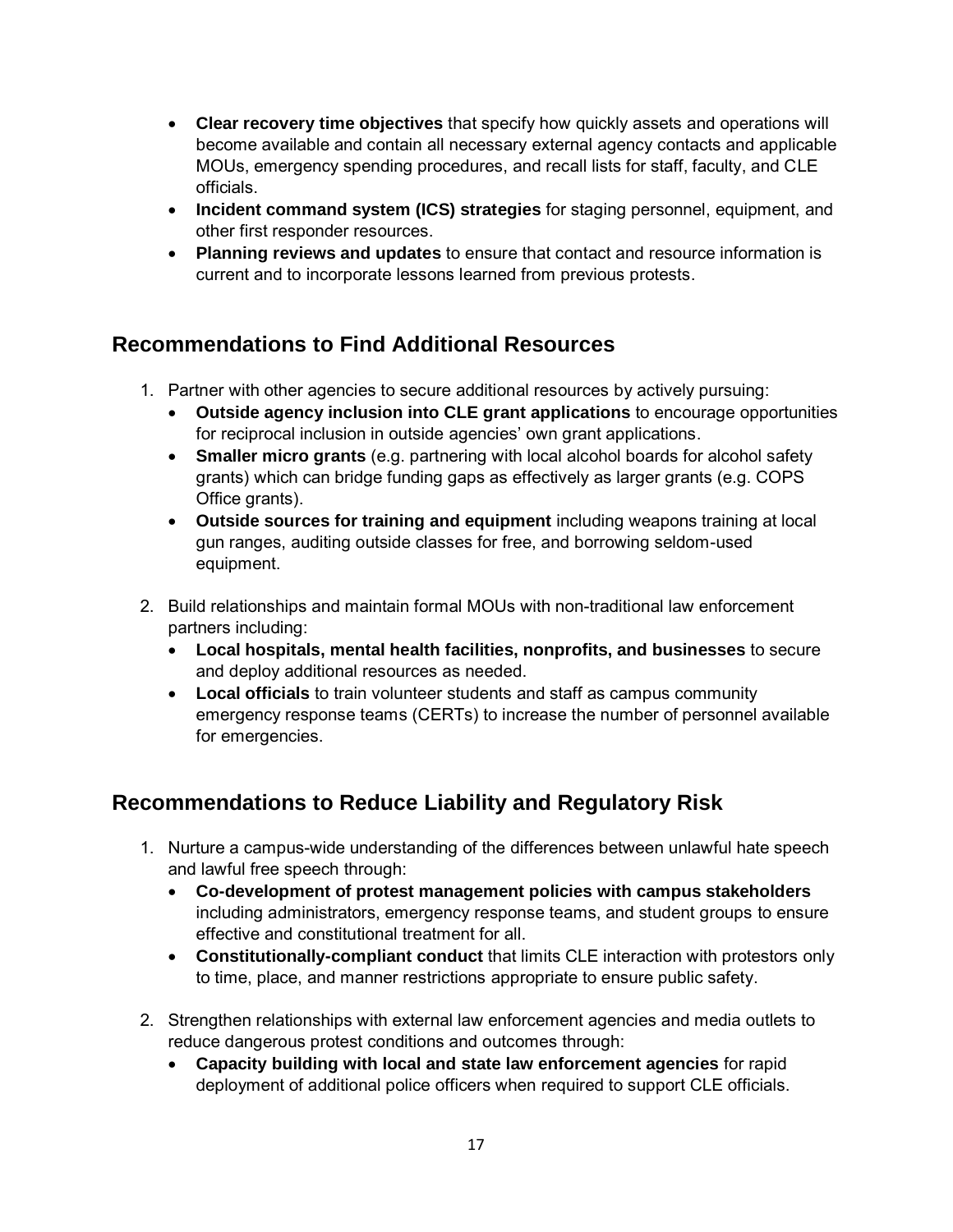• **PIO office coordination with outside reporters** for delivery of accurate, consistent public information regarding CLE officer conduct during protests and demonstrations.

### <span id="page-17-0"></span>**Recommendations to Improve Coordination with Campus Administration**

- 1. Educate administrators on CLE functions and roles by:
	- **Providing administrator training** on policies and procedures that CLE officials must follow during protests.
	- **Providing administrator education on constitutional law** as it applies to managing protests and the obligation of sworn CLE officials to ensure citizen safety and constitutional protections.
	- **Prevention of undue interference by administrators** when CLE officials are engaging in appropriate and lawful conduct (such as arrests) during protests.
- 2. Ensure a seat at the administrator's table by not only reporting problems but recommending solutions for a host of critical issues including:
	- **Student quality of life**
	- **Incident and emergency management**
	- **Budget**
	- **Training**
	- **Resources**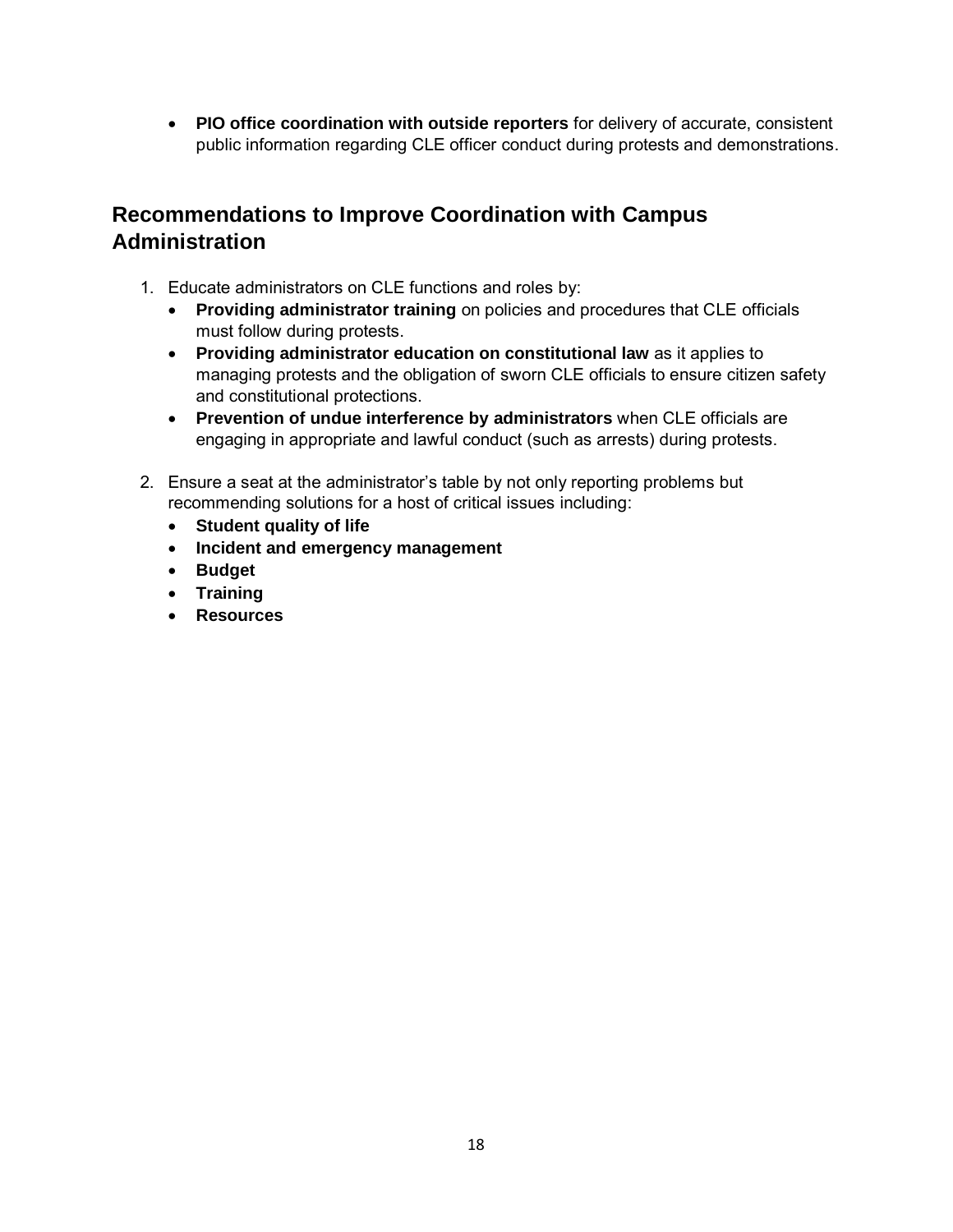## **CONCLUSION Deepen Relationships on Campus and Beyond**

<span id="page-18-0"></span>Through the course of the national forum, a picture emerged among the attending HBCU officials on the importance of relationships. Whether it's the students and groups that lead the protests, or the campus administrators and external agencies that help CLE officials safely manage them, building lasting and direct relationships with everyone who impacts protests and demonstrations can make a positive difference.

Stronger relationships can open new lines of communications - and even new lines of CLE funding - and help ensure that the right personnel and resources are in place before a protest or demonstration. These relationships enable CLE officials to update and formalize operational plans and MOUs with relevant stakeholders, thereby establishing clear accountability in managing protests. In

**Heard in the forum**: *"Sometimes you have to swallow your pride and find a way to bridge that gap with people."*

addition, CLE departments can team up with external agencies on grants and other funding opportunities, work with local fire and police to train CLE officials, or train students to serve on CERT teams.

The participants also acknowledged that building trust between CLE and campus administration officials is necessary to bridge gaps in funding and operational support. Finally, fostering trust and understanding between CLE and the larger campus community is probably the single most important mission for CLE departments. Bridging the trust gap and deepening on-campus relationships can help ensure that protestors themselves will view CLE officials as good faith stewards of both public safety and constitutional protections.